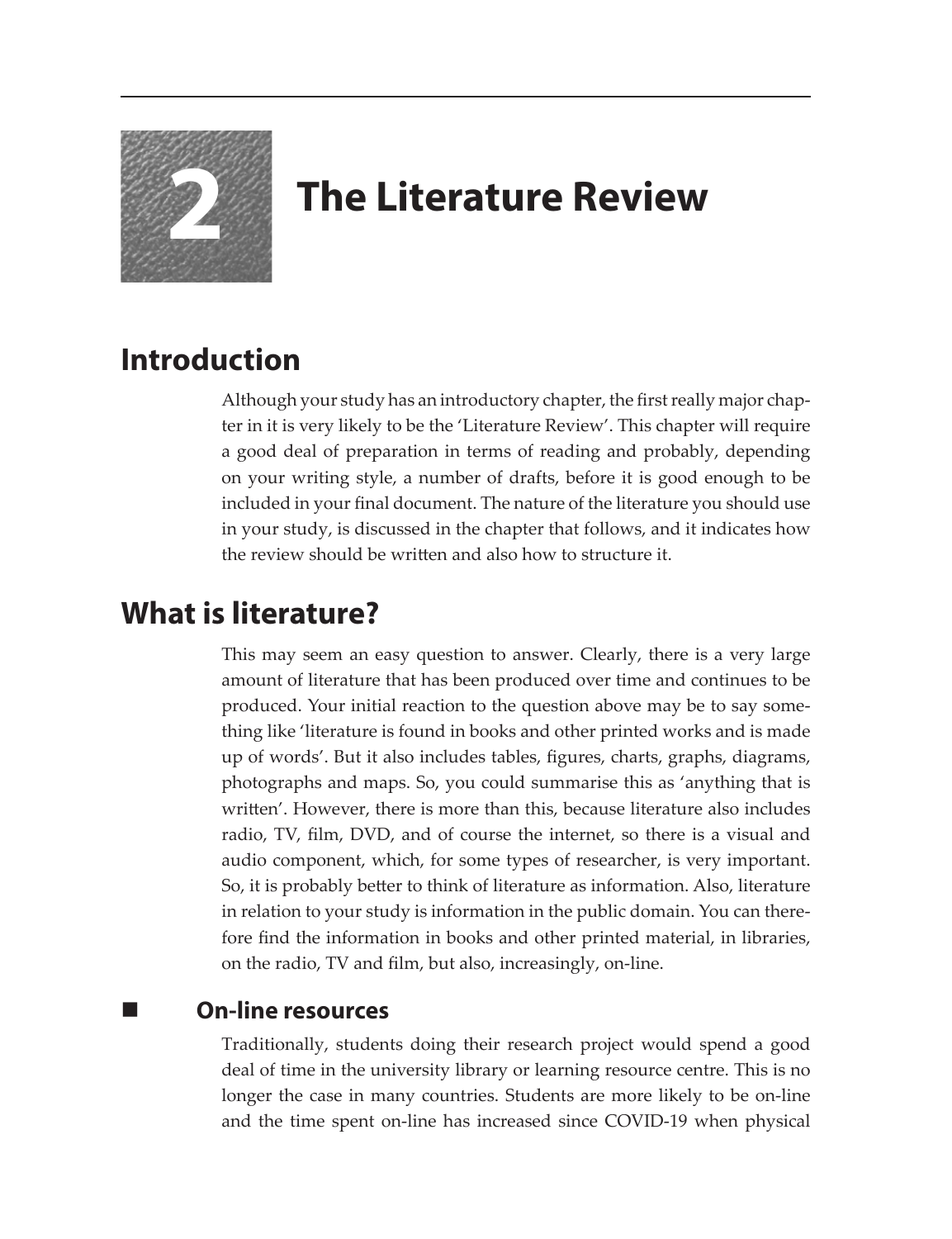access to libraries has been limited. Fortunately, most of the good academic sources for relevant literature, in particular journals, are available on-line and can be accessed remotely. Your university/college will advise you on how to access journals and other library-based material, both within the library and remotely.

For many students, the first place they will go to obtain information is the internet. However, you should be very aware of (and wary about) problems and limitations of internet-sourced material. In terms of preparing the research project, you are meant to be using predominantly academic sources. The main reason is that academic sources are those that can be trusted to be more reliable than other sources. Before being published in a journal, an article will have been read and reviewed (or critiqued) by at least two, or frequently three academics, who are experts in the subject matter of the journal article. These reviewers will suggest any changes they see as necessary, such as adding material or removing material. They may indicate that there are inaccuracies in the material, or something is missing. The review process is meant to be 'tough' and many submitted articles do not get published; those that do usually have to be revised and sometimes substantially revised involving several submission and re-submissions. Hence, journal material is the most *authoritative* that you will be able to access.

Academic books and book chapters may also have been through a similar review process to journal articles, but this does not always occur. Other books may have been through a critical reviewing process, but they may not have been, and it is not always possible to tell. International bodies such as the UN and the EU, national governments, government bodies such as ministries, non-government organisations, charities and private organisations produce reports and similar types of publications. These can be authoritative, if based largely on reviewed academic sources. However, if produced by governments, they may be little more than propaganda. Newspapers and magazines do not go through the same review process as academic journals articles, although there is usually some editorial control. TV and films do not have the same review process as books, although, as with newspapers, there is editorial control.

#### **How authoritative is the material?**

Remember, anybody can put anything on the internet! Wikipedia is often thought of as an authoritative source of material. However, it may not be authoritative. The quality depends on who is writing the material. Some of the Wikipedia entries are excellent and of a high standard, others are not.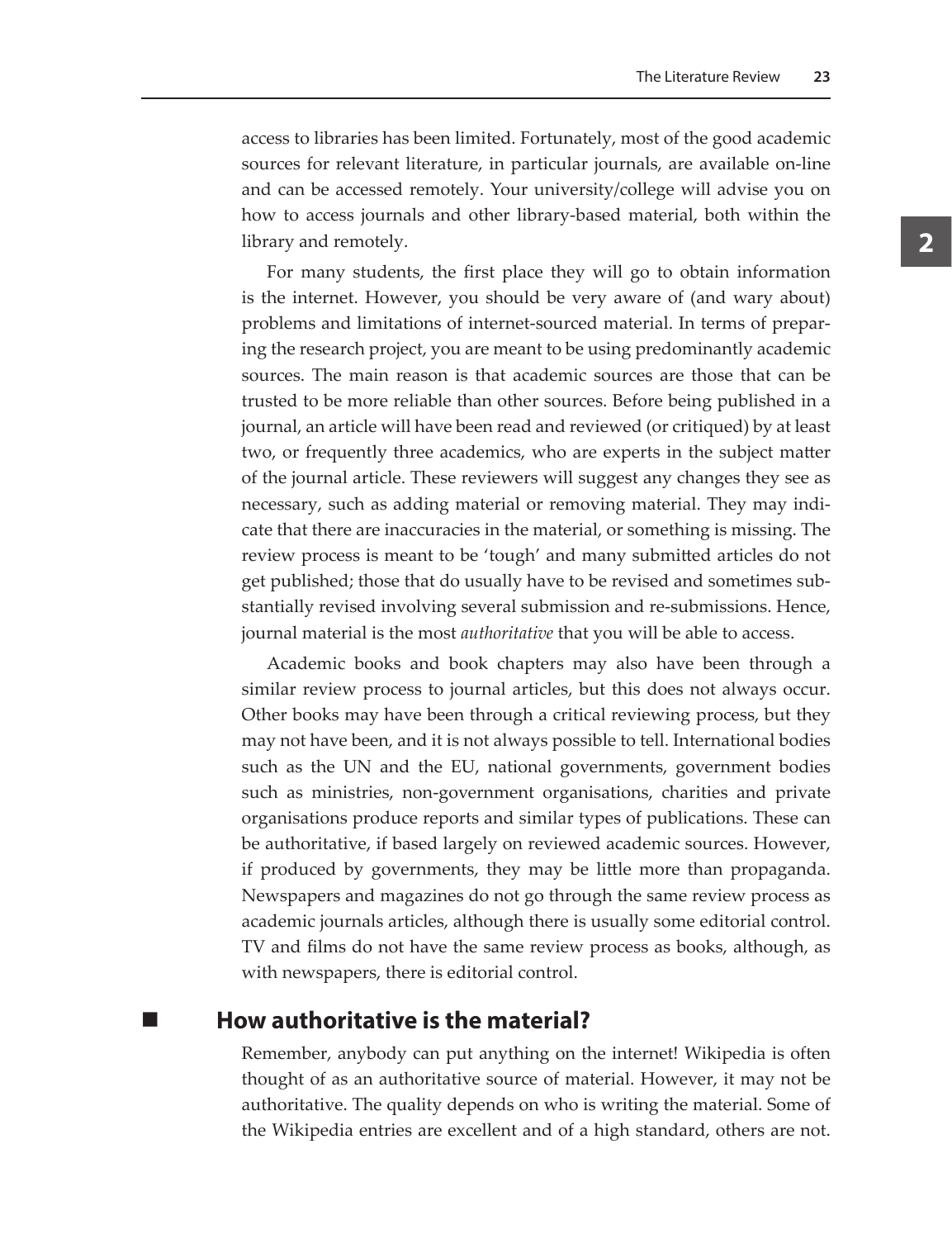Remember that famous celebrities have often written their own material for Wikipedia and change it when they feel like it! Do not assume that what you read on the internet is accurate or true.

Another very important factor is that it is (too) easy to plagiarise from the internet. Simply 'cutting and pasting' can be too tempting for some students. Remember, most dissertations have to be submitted through computer software such as 'Turn-it-in'. Those caught cheating (plagiarism is cheating) in this way face very severe penalties, usually meaning they have to re-submit their research project, or do another one. In extreme cases of plagiarism, students can be thrown off the course and out of the university.

Below is a summary of major sources of literature for your dissertation with the most authoritative at the top, the least authoritative at the bottom.

- Academic journal articles (most of which can now be found online)
- Academic books and edited book chapters
- Non-peer reviewed academic material/other non-academic books
- Popular media (newspapers, magazines, TV, radio, film)
- The internet (non-journal related).

### **The rationale for the literature review in your study**

Some students believe (wrongly!) that if they are in the process of discovering something new, then there will be little or no literature that it is relevant to their study topic.

Remember that your study will (hopefully) make two types of contribution: one of these is the practical application of your findings, the other contribution will be the intellectual one. This second one is the contribution to literature. It is this second point that is particularly important in relation to the rationale for a literature review in your study. You need to indicate what the literature is at the current time, to show where you have made your contribution.

However, in relation to the fact that the study is to be assessed, you also need to demonstrate that you are very aware of the key writing and important comments about your topic. Your supervisor and your examiners need to know that you are aware of the major literature, as through this, you demonstrate that you are knowledgeable about the topic you have chosen. Without a detailed awareness and a clear understanding of the important